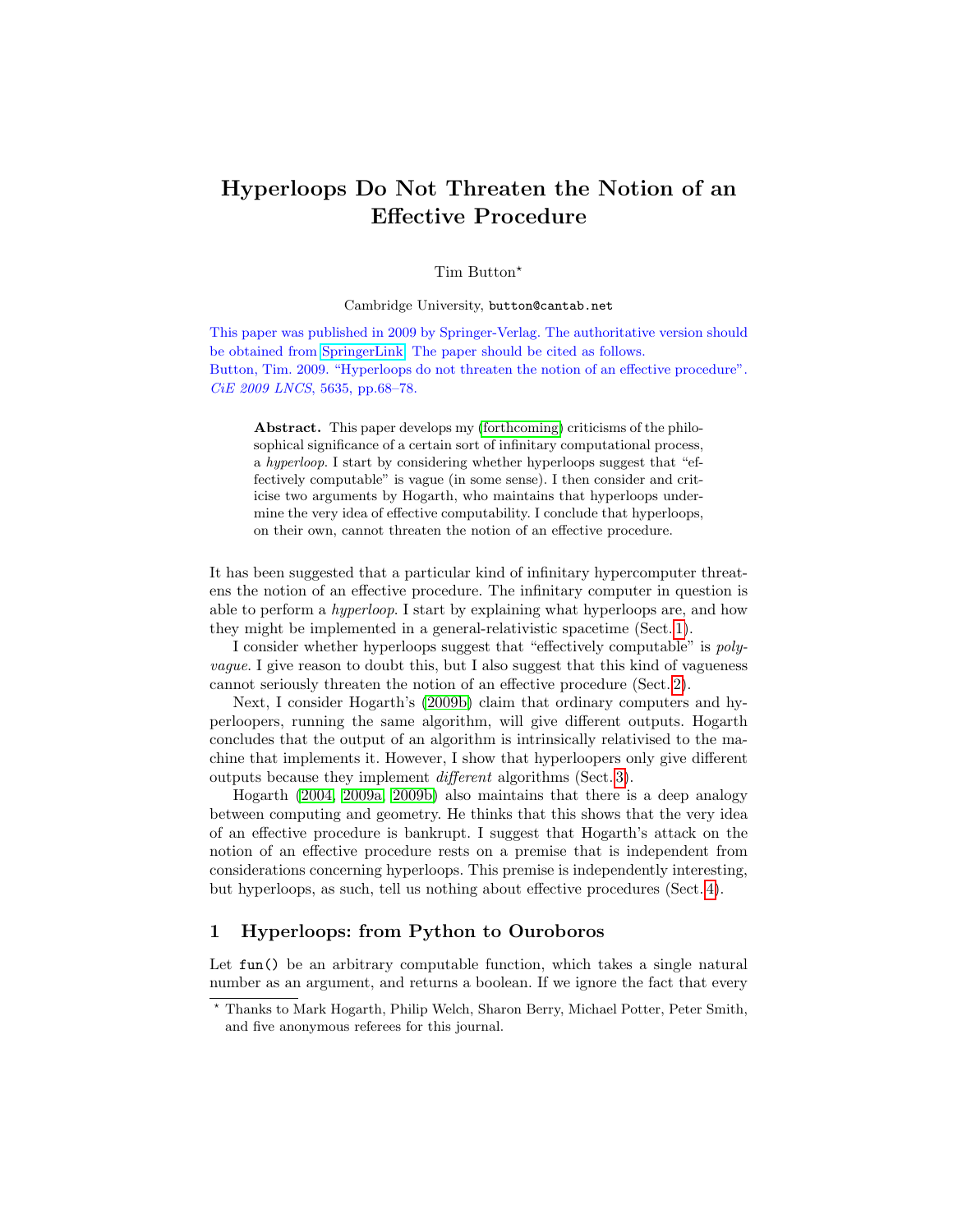actual computer only has a only finite storage capacity, then, for any value of  $x$ , an ordinary computer can test whether  $fun(x)$ . But an ordinary computer cannot be expected to determine whether there is a value of  $x$  such that  $fun(x)$ . We can set an ordinary computer searching for a value of  $x$  such that  $fun(x)$ ; but if  $fun(x)$  is not true for any value of x, the computer will loop through an  $\omega$ -sequence of calculations, without ever terminating.

But suppose we had a computer which could *complete*  $\omega$ -sequences of calculations. We could use this *hyperlooper* (a hyperlooping-computer) to test whether there is some value of  $x$  such that  $fun(x)$ . Programme 1 captures the idea:

|                          | Programme 1 |     |
|--------------------------|-------------|-----|
| $xFound = 0$             |             | 1.1 |
| hyperloop with $x = 0$ : |             | 1.2 |
| if $fun(x)$ :            |             | 1.3 |
| $xFound = 1$             |             | 1.4 |
| break                    |             | 1.5 |
| $x = x+1$                |             | 1.6 |
| if xFound: print "Yes"   |             | 1.7 |
| else: print "No"         |             | 1.8 |
|                          |             |     |

This programme is written in a hypothetical programming language, Ouroboros. Ouroboros extends the Python language by adding the command "hyperloop with...". Executing Programme 1, the computer initialises a new variable,  $x$ , to 0, and then starts looping through lines 1.3–1.6. If there is a value of x such that  $fun(x)$ , the computer discovers this, sets xFound to 1, and breaks out of the hyperloop (to line 1.7). If there is no value of x such that  $fun(x)$ , the computer loops through all possible values of x without ever changing xFound from its initial value of 0. Having checked every value of x, the computer proceeds to line 1.7. So the computer is guaranteed to reach line 1.7, and when it does,  $x$ Found has the value 1 iff there is a value of  $x$  such that  $fun(x)$ .

r

 $\varrho$  |  $\gamma$ 

Hogarth has noted that general relativity may supply a physical framework in which to implement Programme 1. The idea is to find a spacetime in which a human user, Dave, can survey the entire *infinite* worldline of some ordinary computer, Hal.<sup>[1](#page-1-0)</sup> In particular, in the diagram to the right, a finite part of Dave's wordline is  $\rho$ , and Hal's entire infinite worldline is  $\gamma$ . On  $\gamma$ , Hal executes the following Python programme:

|                       | Programme 2a |     |
|-----------------------|--------------|-----|
| $x = 0$               |              | a.1 |
| while $fun(x) == 0$ : |              | a.2 |
| $x = x + 1$           |              | a.3 |
| sendASignalToDave()   |              | a.4 |
|                       |              |     |

If Hal finds a value of  $x$  such that  $fun(x)$ , Hal sends a signal to Dave (perhaps a light-beam). Dave carries a receiving device with him, which stores a variable,

<span id="page-1-0"></span><sup>&</sup>lt;sup>1</sup> The required spacetime, the spacetime diagram, and this implementation are discussed in Hogarth [\(1992,](#page-9-2) [1994,](#page-9-3) [2004,](#page-9-1) [2009a\)](#page-10-1); Earman & Norton [\(1993\)](#page-9-4); Etesi & Németi [\(2002\)](#page-9-5); Németi & Dávid [\(2006\)](#page-10-2); Welch [\(2008\)](#page-10-3).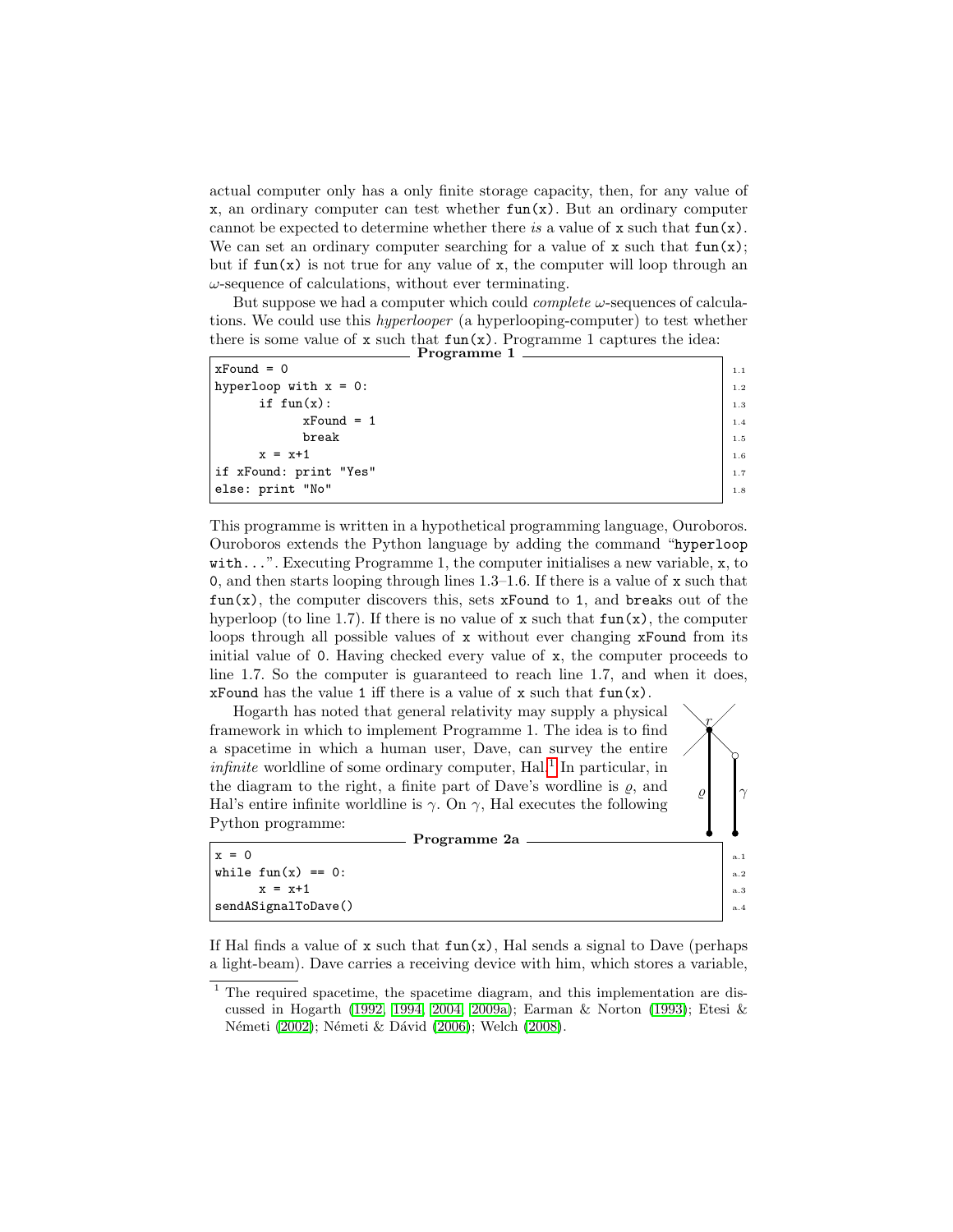xFound, initialised to a default value of 0; this receiver sets xFound to 1 on (and only on) receipt of a signal from Hal. Once Dave reaches point  $r$ , Hal's entire infinite history lies in Dave's past, and any signal that Hal might have sent to Dave will have arrived. So from Dave's perspective, by point  $r$ , Hal has completed a hyperloop. Dave then executes the following Python programme:

| Programme 2b           |     |
|------------------------|-----|
| if xFound: print "Yes" | b.1 |
| else: print "No"       | h.2 |

The overall effect is a complete implementation of Programme 1.

With the formal and physical notion of a hyperloop on the table, several questions concerning hyperloops arise.

First: What functions can be computed with hyperloops? Welch [\(2008\)](#page-10-3) has answered this technical question.[2](#page-2-1) For the purposes of this paper, the only result we require is that hyperloopers are much more powerful than Turing computers.

Second: Are hyperloopers genuine physical possibilities? Much interesting foundational work has addressed this question, focussing primarily on the relativistically-realised-hyperloops just discussed.[3](#page-2-2) But in this paper, I shall avoid all questions about physical computability.

The question I wish to consider is: What consequences do hyperloops have for the notion of effective computability? Note that, although some authors identify "effectively computable" with "physically computable",  $4$  this is not what I have in mind. I equate the semi-formal notion of an algorithm with that of an effective procedure, and I say that a function is effectively computable if and only if there is some effective procedure (algorithm) for computing it.<sup>[5](#page-2-4)</sup>

### <span id="page-2-0"></span>2 Polyvagueness

I want to start by considering whether the discussion of hyperloops shows that "effectively computable" exhibits a certain kind of vagueness. I shall suggest that it probably does not, but that even if it does, there is no reason to worry.

<span id="page-2-1"></span><sup>&</sup>lt;sup>2</sup> A computer which executes a single hyperloop can complete an  $\omega$ -sequence of computations, and so can decide membership of any  $\Pi_1$  or  $\Sigma_1$  set. By nesting *n*-many hyperloops inside each other, we can write Ouroboros programmes for computers that complete  $\omega^n$ -sequences of computations, and so decide any  $\Pi_n$  or  $\Sigma_n$  set. Beyond the programming capabilities of Ouroboros, but retaining the basic idea of a hyperloop, we can define hyperloopers to decide membership up through the hyperarithmetical sets. This is the limit of computation with hyperloops.

<span id="page-2-2"></span><sup>&</sup>lt;sup>3</sup> e.g. Etesi & Németi [\(2002\)](#page-9-5); Németi & Dávid [\(2006\)](#page-10-2); and consult references in their papers. Even if relativistically-realised-hyperloops ultimately fail, some other physical model of a hyperloop may be feasible. For instance, Davies [\(2001\)](#page-9-6) describes another realisation of hyperloops (which requires the infinite divisibility of matter).  $4$  e.g. Etesi & Németi [\(2002](#page-9-5) p.348).

<span id="page-2-4"></span><span id="page-2-3"></span> $5$  See Smith [\(2007](#page-10-4) pp.315–23), Button [\(forthcoming](#page-9-0) Sect. 3.1).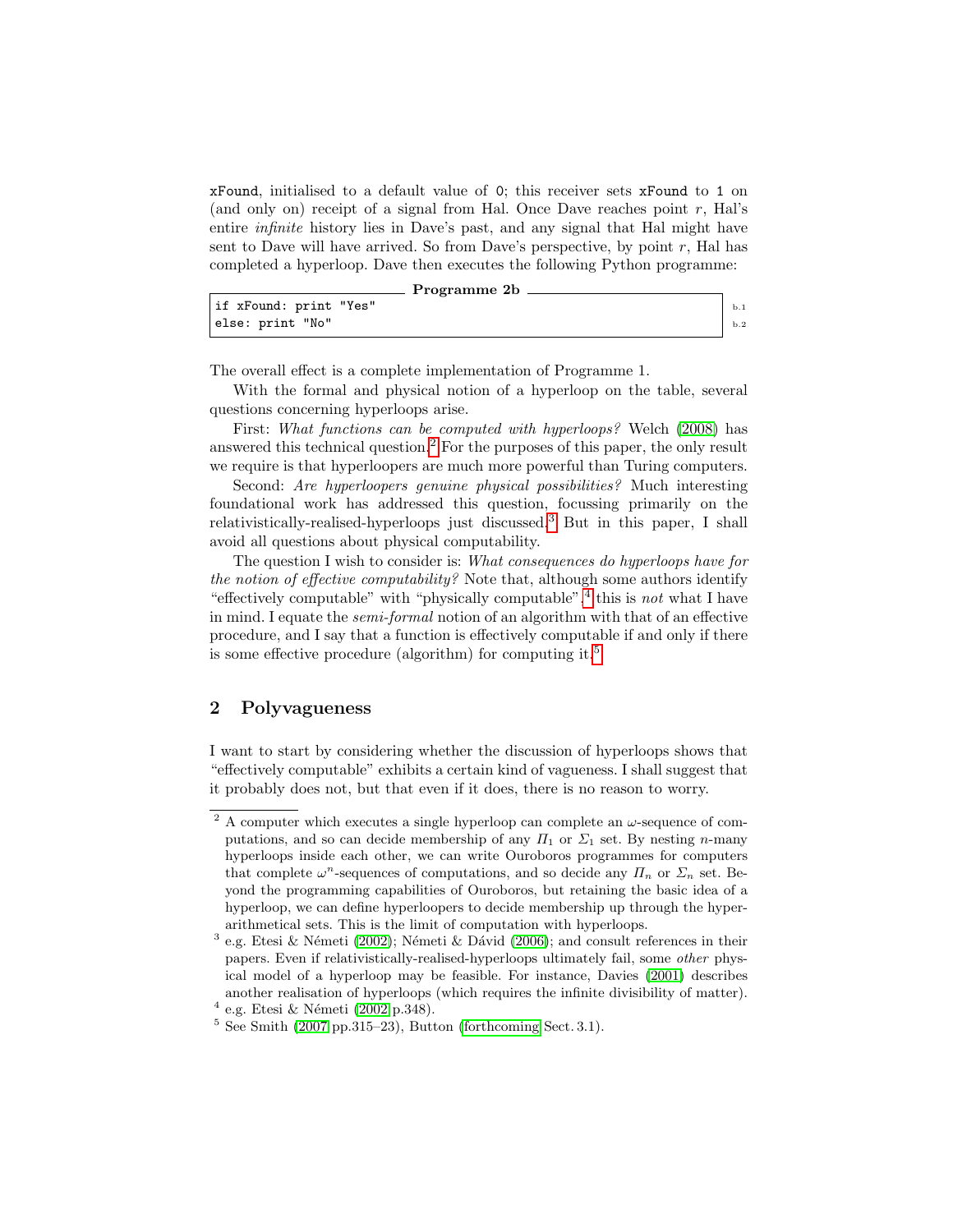Smith [\(2007](#page-10-4) p.327) calls a predicate polyvague "if it ambiguously locates more than one mathematical kind." To illustrate the idea of polyvagueness, consider Euler's conjecture: for all polyhedra, Vertices  $-$  Edges  $+$  Faces  $= 2$ . Lakatos [\(1976\)](#page-10-5) investigates various potential counterexamples to the conjecture, including: a picture frame; a cube with a hollow cubic interior; and a cylinder. But before admitting these as counterexamples to the conjecture, we must determine whether these objects are even polyhedra. Perhaps that is (or was) not clear in every case; in which case "polyhedron" is (or was) polyvague.

Shapiro [\(2006\)](#page-10-6) has argued that "effectively computable" began life as a polyvague predicate, but that it has been gradually sharpened over time.[6](#page-3-0) To show this, he gives examples of procedures for which there was no unanimous consensus (at one time or other) as to whether they were effective. I want to ask whether relativistically-realised-hyperloops, as described in Sect. 1, constitute a further example to show that "effectively computable" was polyvague.

An affirmative answer might be motivated thus. In early discussions of effective procedures, we might have suggested that an effective procedure is one which takes only a finite duration of our time to complete. Alternatively, we might have suggested that an effective procedure is one which takes only a finite number of discrete stages to complete. These characterisations might have seemed to be necessarily co-extensive. However, thinking about relativisticallyrealised-hyperloops shows that they are not. On the former characterisation (finite duration), relativistically-realised-hyperloops are effective procedures. On the latter characterisation (finite stages), any hyperloop fails to count as effective. Since there are at least two "natural kinds" here, maybe this shows that "effectively computable" was polyvague.

For now, I will concede that this shows that "effectively computable" was polyvague. It does not follow that the notion of an effective procedure is bankrupt. Discovering that a predicate is polyvague rarely undermines the notion at hand. For instance, even if Lakatos is right that "polyhedron" is polyvague, the notion of a polyhedron may well remain useful; but we may want to sharpen it, for some purposes. And generally, discovering that a predicate is polyvague forces us to ask two questions. First: why do we need to use the predicate? Second: which way(s) of precisifying the predicate best serves those needs?

It is relatively easy to state why we need the predicate "effectively computable". We need to think about effective computability and effective procedures whenever we talk about what can be done using algorithms (recall my explicit characterisation of "effective computability" in Sect. [1\)](#page-0-0).

So, which way of sharpening "effectively computable" best serve our need to talk about algorithms? In the present case, we must choose whether or not to count relativistically-realised-hyperloops as effective procedures. Once we focus on the question of physical realisation, the choice is quite clear. Suppose we decide to treat relativistically-realised-hyperloops as effective procedures, on the grounds that they take only a finite duration (from our perspective). Other

<span id="page-3-0"></span> $6$  More accurately, Shapiro [\(2006\)](#page-10-6) says that "idealized (human) computable" is "open textured". Both Shapiro and Smith invoke Lakatos to illustrate the idea at hand.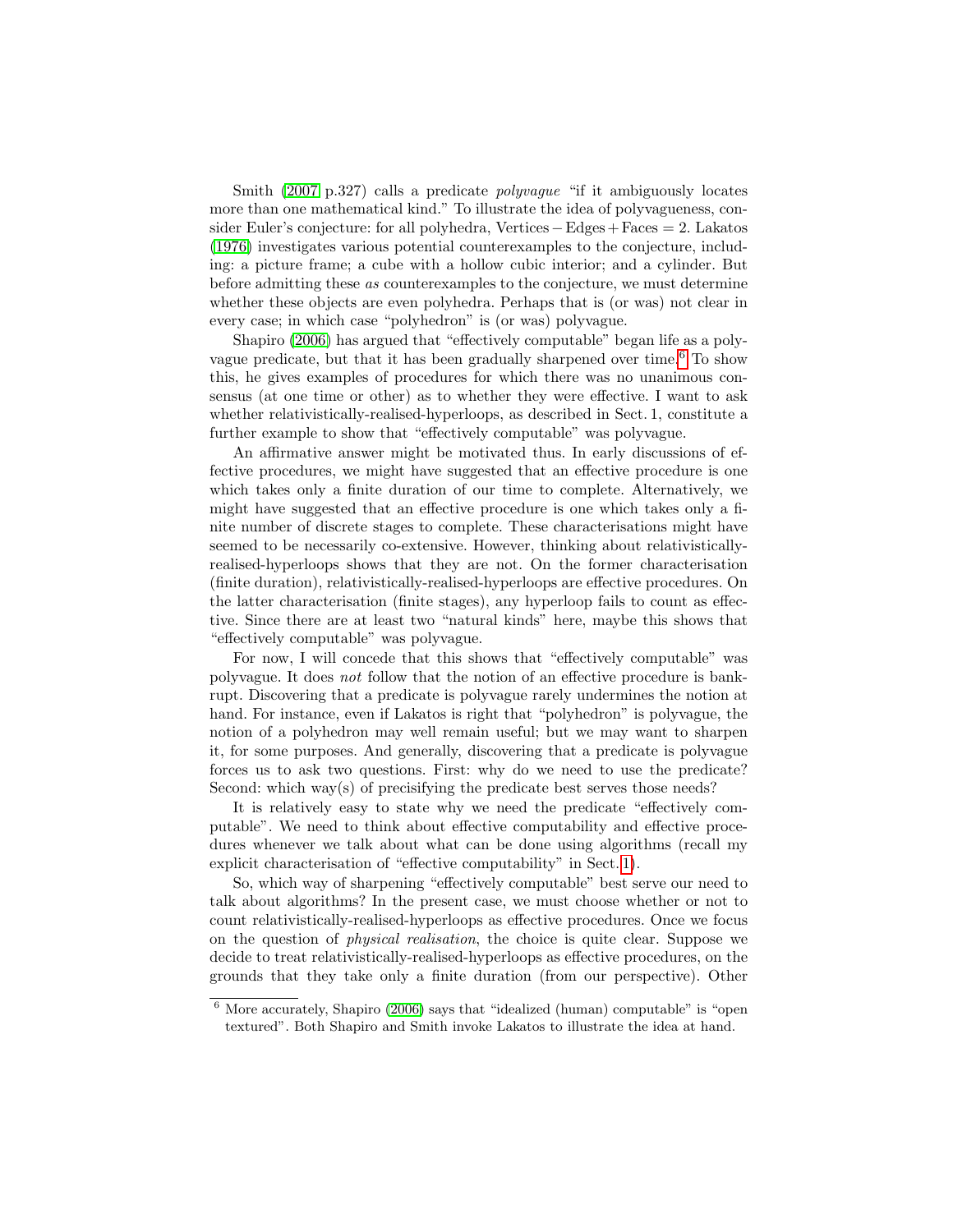physical realisations of hyperloops will require infinite periods of time (from our perspective). So given a single procedure involving a hyperloop, we will have to treat some physical realisations of it as effective, and treat other realisations as ineffective. Physicists may be happy to draw a distinction on these lines, but this is not the kind of distinction that seem relevant to logical and mathematical reasoning.<sup>[7](#page-4-1)</sup> From the latter perspective – which is the home of algorithms – it would be better to abstract the notion of an effective procedure from specifics relating to the various physical realisations of those procedures. This abstraction favours the definition of an effective procedure in terms of its number of stages, rather than in terms of its duration.

Accordingly, I think it is clear that relativistically-realised-hyperloops ought not (now) to count as effective procedures. But, more importantly: even if it was once an open question whether relativistically-realised-hyperloops ought to count as effective procedures, that does not by itself undermine the very idea of an effective procedure.[8](#page-4-2)

### <span id="page-4-0"></span>3 The Absolute Nature of Algorithms

With this background fixed, I wish to consider Hogarth's [\(2009b\)](#page-10-0) argument that the output of an algorithm is relative to the machine that implements the algorithm. To fix ideas, Hogarth considers a simple algorithm:

 $\overline{\phantom{a}}$  Algorithm 3  $\overline{\phantom{a}}$ 

| counter = 0             | 3.1 |
|-------------------------|-----|
| loop:                   | 3.2 |
| print counter           | 3.3 |
| $counter = counter + 1$ | 3.4 |
|                         |     |

We are to consider implementing Algorithm 3 on two different machines, with a standard realisation of the print function:<sup>[9](#page-4-3)</sup>

- A. An ordinary computer. This machine will output an ascending sequence of arabic numerals, " $0$ ", " $1$ ", " $2$ ", ... representing finite numbers.
- B. A relativistically-realised-hyperlooper. In this case, Hal (on  $\gamma$ ) is to send a signal to Dave's receiver (on  $\rho$ ) every time Hal increases the value of counter. Dave's receiver decodes the signal so as to output all the arabic numerals, "0", "1", "2",.... After this (at point r) it will output " $\mathfrak{u}$ ", representing  $\omega$ . and will then continue,  $"u+1"$ ,  $"u+2"$ ,...

<span id="page-4-1"></span> $^7$  cf. Hamkins & Lewis [\(2000](#page-9-7) p.568). I revisit this, emphasising *reasoning*, in Sect. [4.3.](#page-9-8)

<span id="page-4-2"></span><sup>&</sup>lt;sup>8</sup> In fact, I suspect that it never was a genuinely open question. The founders of computability theory were well aware of supertasks and oracles, and so I conjecture that they would have declared that relativistically-realised-hyperloops are not effective procedures. But I shall not push this. Note also that I have no objection to our describing hyper-effective procedures, if we so wish. (See my discussion [\(forthcoming\)](#page-9-0) of "effective SAD procedures".)

<span id="page-4-3"></span> $9$  Hogarth also considers implementing Algorithm 3 on a computer that nests a hyperloop within a hyperloop, and so completes an  $\omega^2 + n$ -sequence of computations.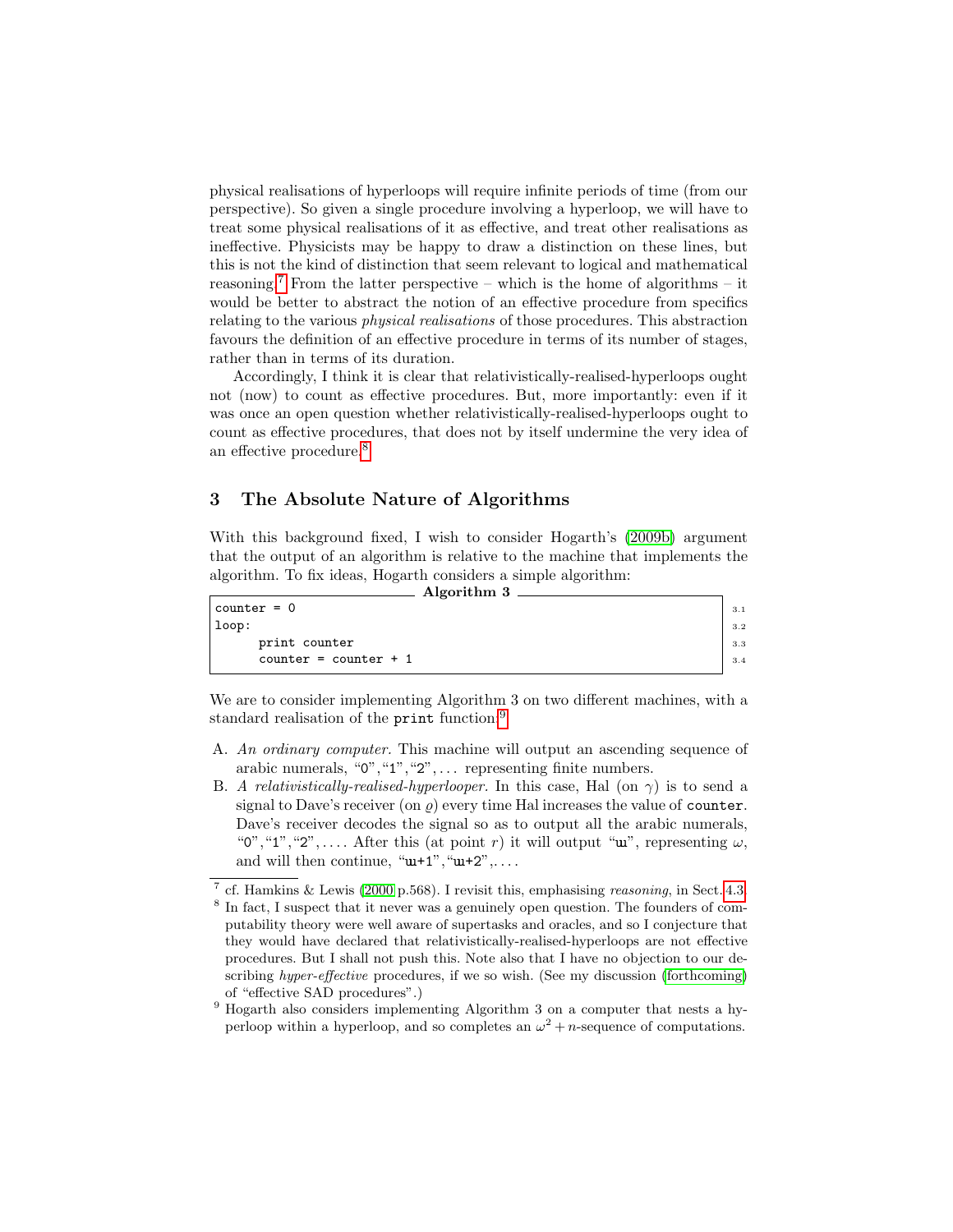The two implementations give different outputs, and Hogarth concludes that the output of an algorithm is generally relative to the machine that implements the algorithm.[10](#page-5-0) As Hogarth notes, if this is correct, it is extremely significant: if algorithms are essentially relative, then all those areas of logic and mathematics that utilise effective procedures or algorithms are likewise essentially relative.

But before discussing Hogarth's claim, it will help to recall a point from the literature on supertasks. We shall focus on Thomson's Lamp [\(1954\)](#page-10-7). At time  $t = 0$ , Thomson's Lamp is off. At  $t = \frac{1}{2}$ , it is flicked on. At  $t = \frac{3}{4}$ , it is flicked off. At  $t = \frac{7}{8}$ , it is flicked on.... Is the lamp on or off at  $t = 1$ ? No answer seems warranted, and this is sometimes thought paradoxical. But it need not be so conceived. As Benacerraf [\(1962\)](#page-9-9) notes, we have described the state of the lamp only for times  $0 \le t < 1$ , so any state of the lamp at  $t = 1$  is compatible with all its previous states. Paradox dissolved!<sup>[11](#page-5-1)</sup>

Let us now return to Hogarth's argument. By analogy with Thomson's Lamp, we ask the following question: in Implementation B, what is the value of the stored variable counter at stage  $\omega$ ? As for Thomson's Lamp, no answer seems warranted. Hogarth wants to say that the value is  $\mathbf{u}$ , but why not 0, or 783, or simply Error? Given a value of counter at some stage in the computation, we know the value of counter at the next stage: Algorithm 3 tells us that its value increases by 1 at each successor stage. But nothing in Algorithm 3 determines counter's value at limit stages (i.e. at stages numbered by some limit ordinal). Any value of counter at stage  $\omega$  is consistent with all its previous states.

One might think that Algorithm 3's output is essentially relative precisely because Algorithm 3 does not define the computer's behaviour at limit stages, and so because anything could happen at limit stages. This observation saves Implementation B from paradox, if it saves Thomson's Lamp from the same charge. But it does not save Hogarth's argument. Consider an "algorithm" which merely initialises a variable, then prints it. Should we say that the output of this algorithm is interestingly relative to its implementation, because anything could happen at successor stages? Hardly; but then we should not say that the output of Algorithm 3 is interestingly relative, just because it leaves a computer's behaviour undefined at limit stages.

The point can be put starkly as follows. Algorithm 3 defines a function by recursion. Hogarth wants to extend that definition into the transfinite. This

<span id="page-5-0"></span><sup>&</sup>lt;sup>10</sup> Hogarth also maintains that this raises a "new problem for rule-following" since, when someone asks us to count and never stop, we do not know whether they want us to keep counting through  $\omega$  and beyond.

<span id="page-5-1"></span><sup>&</sup>lt;sup>11</sup> Allegedly; some philosophers are not content with this resolution. For example, Dummett [\(2005](#page-9-10) pp.143–4) maintains that a complete description of a lamp's states for  $0 \leq t \leq 1$  ought to entail its state at  $t = 1$ .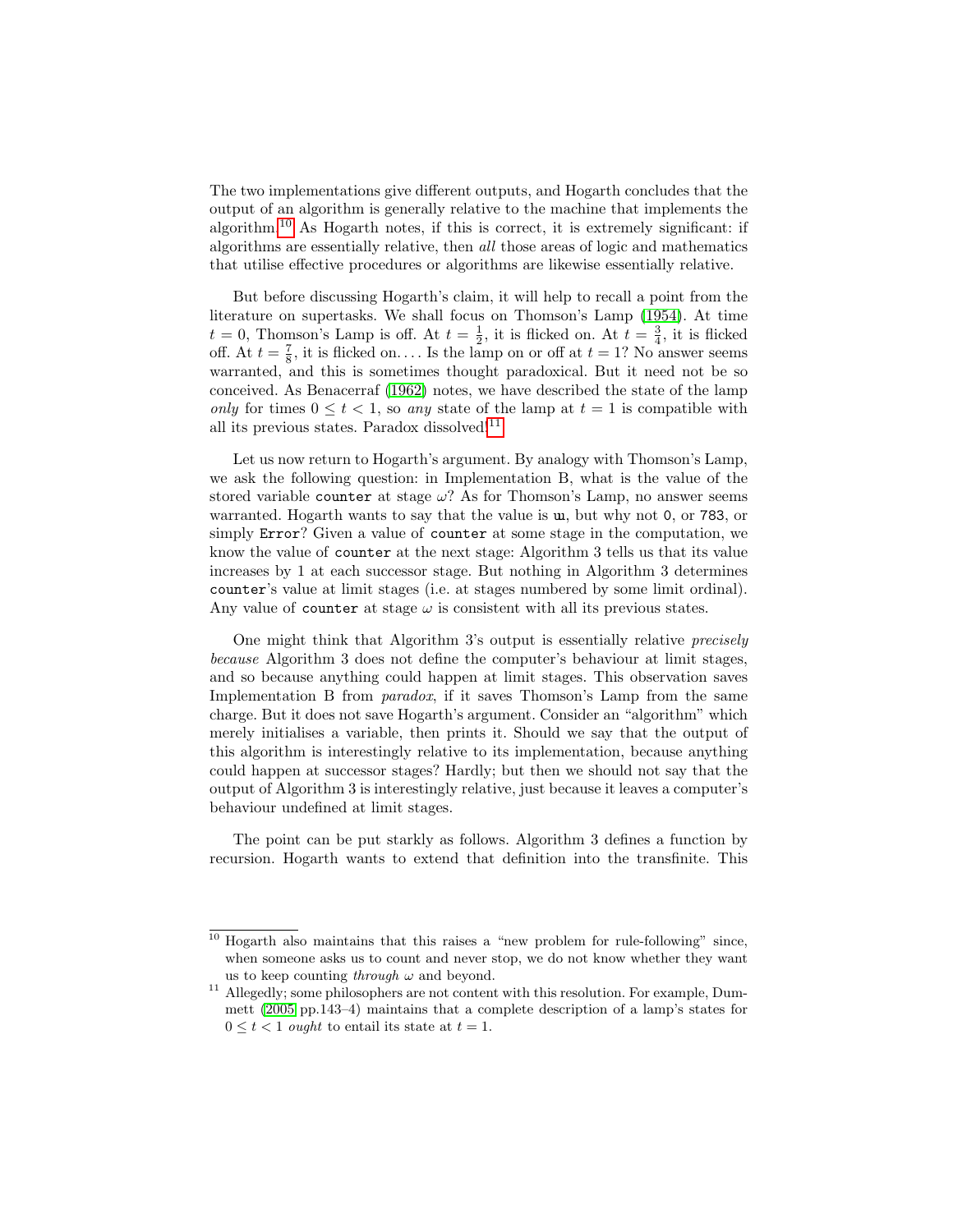plainly requires an explicit transfinite recursion clause.[12](#page-6-1) It is easy to provide one within the framework of Ouroboros:

```
Programme 4
hyperloop with counterA = 0: 4.1print counterA 4.2
  counterA = counterA + 1 4.3
counterB = 0 4.4while counterB > -1: 4.5
  print "u+" + str(counterB) 4.6counterB = counterB + 1 | 4.7
```
An implementation of Programme 4 seems to be what Hogarth has in mind in Implementation B. But line 4.4 explicitly defines the machine's behaviour at stage  $\omega$ . So a hyperlooper running Programme 4 has a different output from an ordinary computer implementing Algorithm 3, precisely because they implement different algorithms. In short, hyperloops do not suggest that the output of an algorithm is essentially relativised.[13](#page-6-2)

### <span id="page-6-0"></span>4 Hyperloops, Computability, and Geometry

Hogarth [\(2004](#page-9-1) pp.689–690, [2009a,](#page-10-1) [2009b](#page-10-0) Sect.2) presents a rather different argument against the idea of an effective procedure, which draws a connection between computability and geometry.

Consider a geometrical question, such as "what is the sum of a triangle's interior angles?" This might be a question about the spatiotemporal structure of our world. Or it might be a purely formal question within a particular formal geometric theory. But, Hogarth claims, there are *only* physical and formal questions here. In particular, there is no "intuitively true" geometry to ask about.

Hogarth believes that the same is true of computing. When we ask whether a function is computable, we might be asking whether some physical machine could compute that function. Or we might be asking a purely formal question within a purely formal theory of computability. But we cannot ask any *other* question. Just as there is no "intuitively true" geometry, there is no room for a notion of effective computability that is neither formal nor physical.

In what follows, I shall consider three ways to read this analogy. My main aim is to show that hyperloops should play no part in it.

<span id="page-6-1"></span> $12$  Indeed, Hogarth provides one himself, saying that " $\mathbf{u}$ ... is the interpretation of the absence of a signal" from Hal [\(2009b](#page-10-0) Appendix). This is essentially an extension of the algorithm into the transfinite. It is probably worth noting that this extension is not quite right.  $\mathbf{u}$  is the interpretation of the absence of a signal at point r; indeed,  $\mathbf u$  is just the interpretation of *reaching point r*.

<span id="page-6-2"></span><sup>&</sup>lt;sup>13</sup> Hogarth's "new problem for rule-following" (see fn. [10,](#page-5-0) above) dissolves in the same breath. Having added explicit rules to govern limit stages, we cannot pretend that we are "going on exactly as before".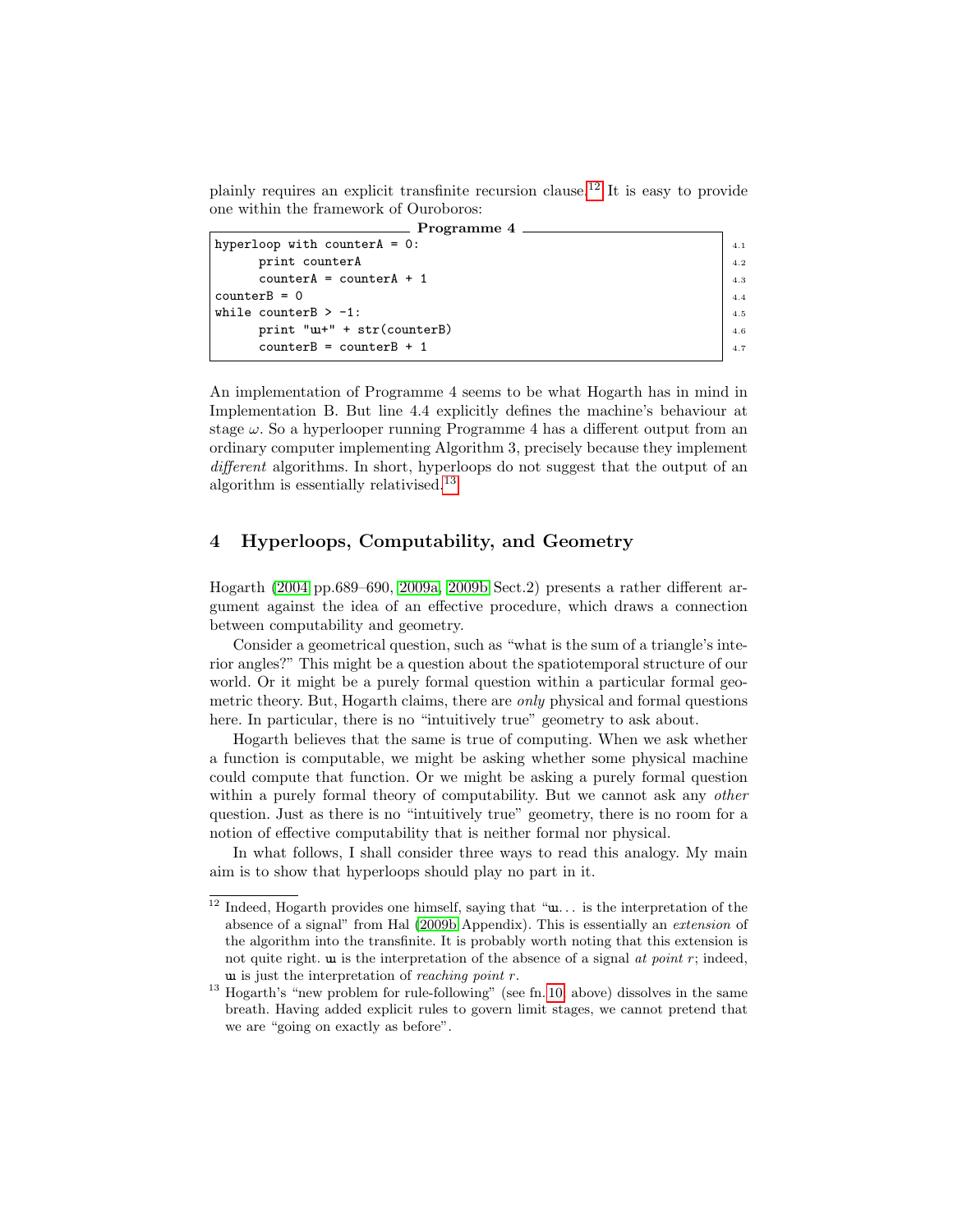#### 4.1 A Circular Argument

In Button [\(forthcoming](#page-9-0) Sect. 3.3), I reconstruct the analogy thus:

- <span id="page-7-0"></span>1. Which functions can be computed by a (configuration of) machine(s) depends upon whether the machine(s) can execute hyperloops.
- <span id="page-7-2"></span>2. Whether machines can execute hyperloops can only either:
	- (a) depend upon the laws of physics (and so concerns physical machines); or
	- (b) be stipulated within some formal theory (and so concerns the formal definition of a "machine").
- <span id="page-7-3"></span>3. So which functions can be computed by a (configuration of) machine(s) is either a purely formal or a purely physical question. There are no interesting questions about effective computability.

Strikingly, any non-Turing theory of computability can be used in place of hyperlooping in this argument. To demonstrate this, consider a parallel argument. The tape of a Turing machine can be in any of infinitely many possible states. By contrast, a finite-state-machine has only finitely many possible states, with transition rules between them. Finite-state-machines are formally much weaker than Turing machines. Now:

- [1](#page-7-0) ∗ . Which functions can be computed by a (configuration of) machine(s) depends upon whether there are infinitely many, or only finitely many, possible total-machine-states.[14](#page-7-1)
- [2](#page-7-2) ∗ . The number of possible total-machine-states can only either depend upon the laws of physics, or be stipulated within some formal theory.
- [3.](#page-7-3) So, as above, there are no interesting questions about effective computability.

This parallel argument is obviously irrelevant: when we think about effective computability, finite-state-machines are simply too weak to concern us. But this parallel argument and the original argument have exactly the same structure. So the argument structure must itself be too strong. We must determine why.

To deliver an analogue of premise [1,](#page-7-0) we need two technical results. First, we must describe a formal computer and prove that it is not equivalent to a Turing computer. Second, we must describe a system of physical laws that favours this non-Turing computer (we may do this by describing spatiotemporal laws, but we could in principle describe laws of any sort). These two technical results may arise from, or give rise to, important work in the foundations of computability and the physical sciences. However, we have a philosophical argument against effective computability only when we assert, in an analogue of premise [2,](#page-7-2) that only physical or formal issues could decide between a Turing computer and this non-Turing computer. This assertion carries all the philosophical burden of the argument, and it is obviously contentious. So what could justify it? It is certainly entailed by what I call "Hogarth's Thesis":

<span id="page-7-1"></span> $14$  A total-machine-state is meant to be fully encompassing; e.g., in the case of a Turing machine, it incorporates both the machine's *internal* state and the state of its *tape*.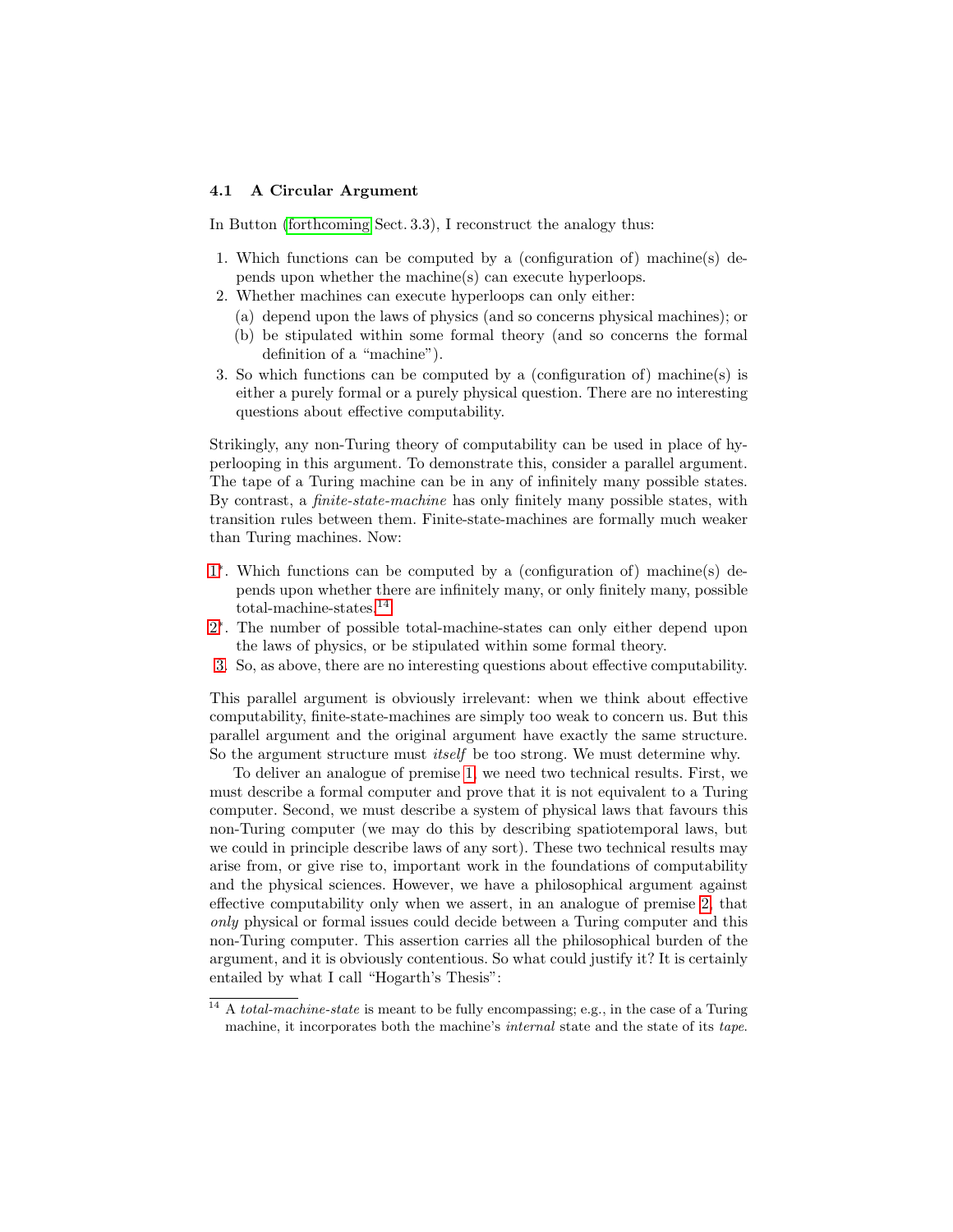Hogarth's Thesis: There are questions about what is physically computable; there are questions about what is formally computable (in various different formal systems); but there is no third side to computability.

However, Hogarth's Thesis is just a restatement of the desired conclusion of the original argument. What we need is an independent argument for Hogarth's Thesis, which arises from considering hyperloops. But none is forthcoming from the reading of Hogarth's analogy that we have been considering.[15](#page-8-0)

#### 4.2 The (Non-)Spatiotemporality of Computation

There is a much stronger reading of Hogarth's analogy between geometry and computability. According to the strong reading, "intuitive" computability is "intuitive" physical computing in some "intuitive" spacetime. But there is no such thing as the "intuitively true" geometry or spacetime. So we cannot dismiss as "unintuitive" the (relativistic) geometries which make hyperloops possible. So we must give up on the idea of "intuitive" computability.

This strong reading draws a tight link between geometry and computability, and thereby reinstates the role of hyperloops in the attack on effective computability. Indeed, it is misleading to call this link between geometry and computability a mere "analogy". On this reading, computation is intrinsically spatiotemporal, so computation and geometry *must* share the same fate.<sup>[16](#page-8-1)</sup>

However, as stressed in Sect. [2,](#page-2-0) there is a good notion of effective computability which is not spatiotemporal. That notion does not concern computation in some "intuitive" spacetime. Rather, it concerns the abstract notion of a procedure of arbitrary finite length, where length is measured by number of stages and not temporal duration. Hyperloops – procedures of infinite length, in these terms – cannot speak much against this notion. Indeed, hyperloops can threaten the atemporal notion of an algorithm only if they can threaten the semi-formal notion of an arbitrary finite sequence of stages.

So, can hyperloops threaten the notion of an arbitrary finite sequence? Their only shot is as follows. Suppose we define a finite number as one that can be counted to in a finite duration of our time. Then there is undoubtedly a sense in which we can count through  $\omega$  using a relativistically-realised-hyperloop (see Sect. [3\)](#page-4-0). So this might show that what counts as a finite number is relativised to a physical machine, or to a formal system. By association, the notion of a finite sequence would also be relativised.

We already know how to respond to this argument. First, the procedure for counting through  $\omega$  is obviously a *new* procedure, so cannot threaten our grasp of the old procedure (compare Sect. [3\)](#page-4-0). Second, we should contest any definition of "finite number" in terms of what can be counted to in a particular duration: finite numbers are rather more abstract (compare Sect. [2\)](#page-2-0).

<span id="page-8-0"></span><sup>&</sup>lt;sup>15</sup> To be fair to Hogarth, note again that this was  $my$  reconstruction of his analogy!

<span id="page-8-1"></span> $16$  This reading is suggested by Hogarth [\(2009a](#page-10-1) p.277, [2009b](#page-10-0) fn.2).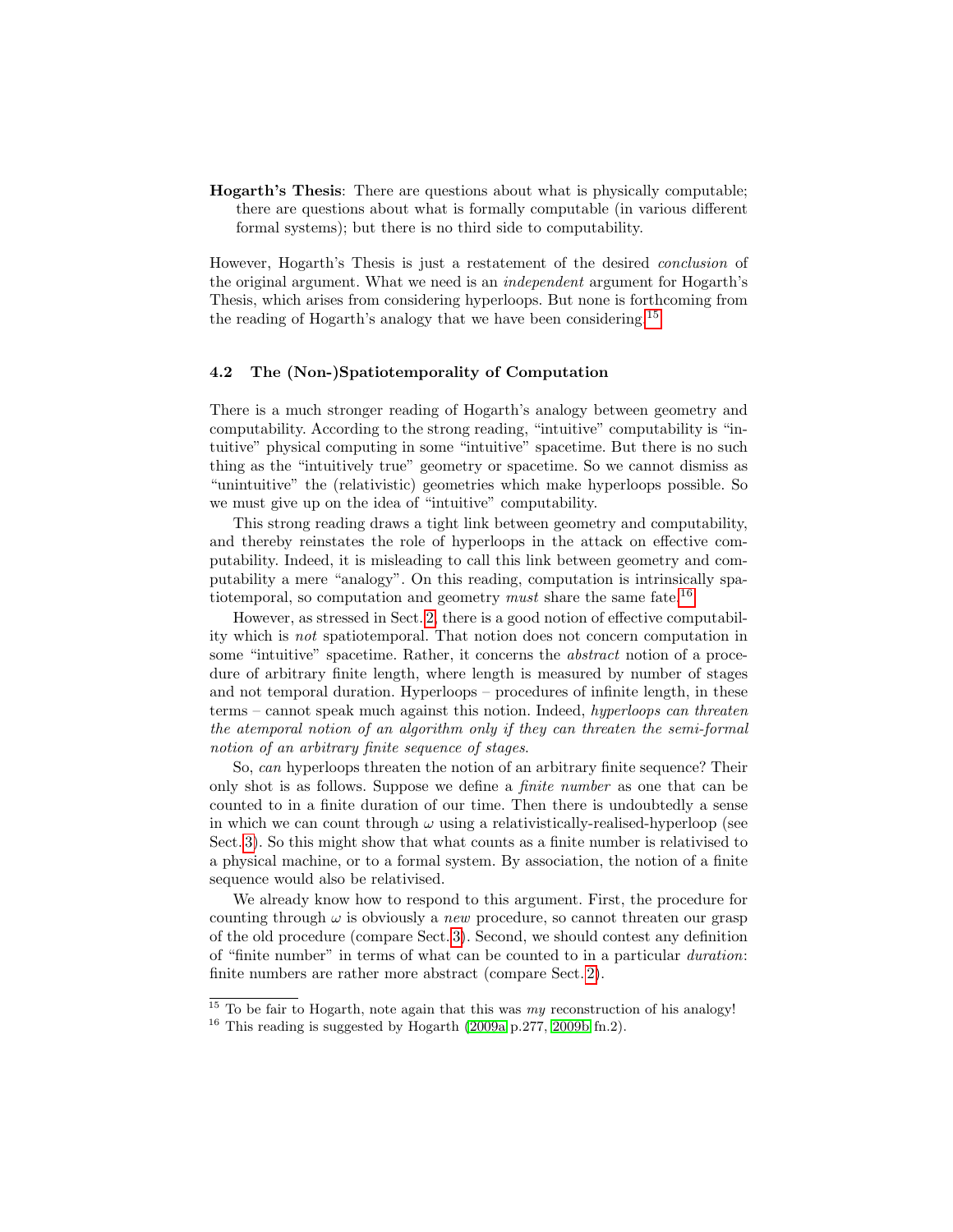#### <span id="page-9-8"></span>4.3 An Invitation to Accept Hogarth's Thesis

Consequently, hyperloops simply cannot threaten the non-spatiotemporal notion of effective computability. But this observation is likely to bring us simply to an impasse. One side of the impasse accepts Hogarth's Thesis and regards the very idea of effective computability as an outdated "relic". The other side rejects Hogarth's Thesis, so regards relativistically-realised-hyperloops as "obviously irrelevant". Both sides will be equally frustrated with the other.

The only way way to break the impasse is to consider Hogarth's Thesis directly, without talking about hyperloops. And this suggests a final, weaker reading of Hogarth's analogy. On this weak reading, Hogarth is not attempting to argue against the notion of effective computability. He is simply inviting us to let go of effective computability, and accept his Thesis.

I am grateful for the invitation, but I am also wary of it. We can all agree that actual reasoning takes place in spacetime. But I doubt that what follows from something by reason alone is either a spatiotemporal or purely formal question. Similarly, we can all agree that actual computing takes place in spacetime. But I doubt that what may be effectively computed – what follows by "unimaginative" reasoning alone – is either a spatiotemporal or a formal question. To accept Hogarth's Thesis would be to abandon this doubt.

This is not to say that Hogarth's Thesis is false. Indeed, everything I have said is compatible with the veracity of Hogarth's Thesis. I have simply attempted to establish the following: Hogarth's Thesis cannot be established by considering hyperloops. Hyperloops do threaten the notion of an effective procedure.

## References

- <span id="page-9-9"></span>[1962]Benacerraf, P.: Tasks, Super-Tasks, and the Modern Eleatics. Journal of Philosophy 59, 765–784 (1962)
- <span id="page-9-0"></span>[forthcoming]Button, T.: SAD Computers and two versions of the Church-Turing Thesis. British Journal for the Philosophy of Science, (forthcoming)
- <span id="page-9-6"></span>[2001]Davies, E.B.: Building Infinite Machines. British Journal for the Philosophy of Science 52, 671–682 (2001)
- <span id="page-9-10"></span>[2005]Dummett, M. Hume's Atomism about Events: a response to Ulrich Meyer. Philosophy 80, 141–144 (2005)
- <span id="page-9-4"></span>[1993]Earman, J., Norton, J.D.: Forever is a Day: Supertasks in Pitowsky and Malament-Hogarth Spacetimes. Philosophy of Science 60, 22–42 (1993)
- <span id="page-9-5"></span>[2002]Etesi, G., Németi, I.: Non-Turing Computations via Malament-Hogarth spacetimes. International Journal of Theoretical Physics 41, 341–70 (2002)
- <span id="page-9-7"></span>[2000]Hamkins, J.D., Lewis, A.: Infinite Time Turing Machines. Journal of Symbolic Logic 65, 567–604 (2000)
- <span id="page-9-2"></span>[1992]Hogarth, M.: Does General Relativity Allow an Observer to View an Eternity in a Finite Time? Foundations of Physics Letters 5, 173–181 (1992)
- <span id="page-9-3"></span>[1994]Hogarth, M.: Non-Turing Computers and Non-Turing Computability. Proceedings of the Philosophy of Science Association 1994.1, 126–138 (1994)
- <span id="page-9-1"></span>[2004]Hogarth, M.: Deciding Arithmetic using SAD computers. British Journal for the Philosophy of Science 55, 681–691 (2004)